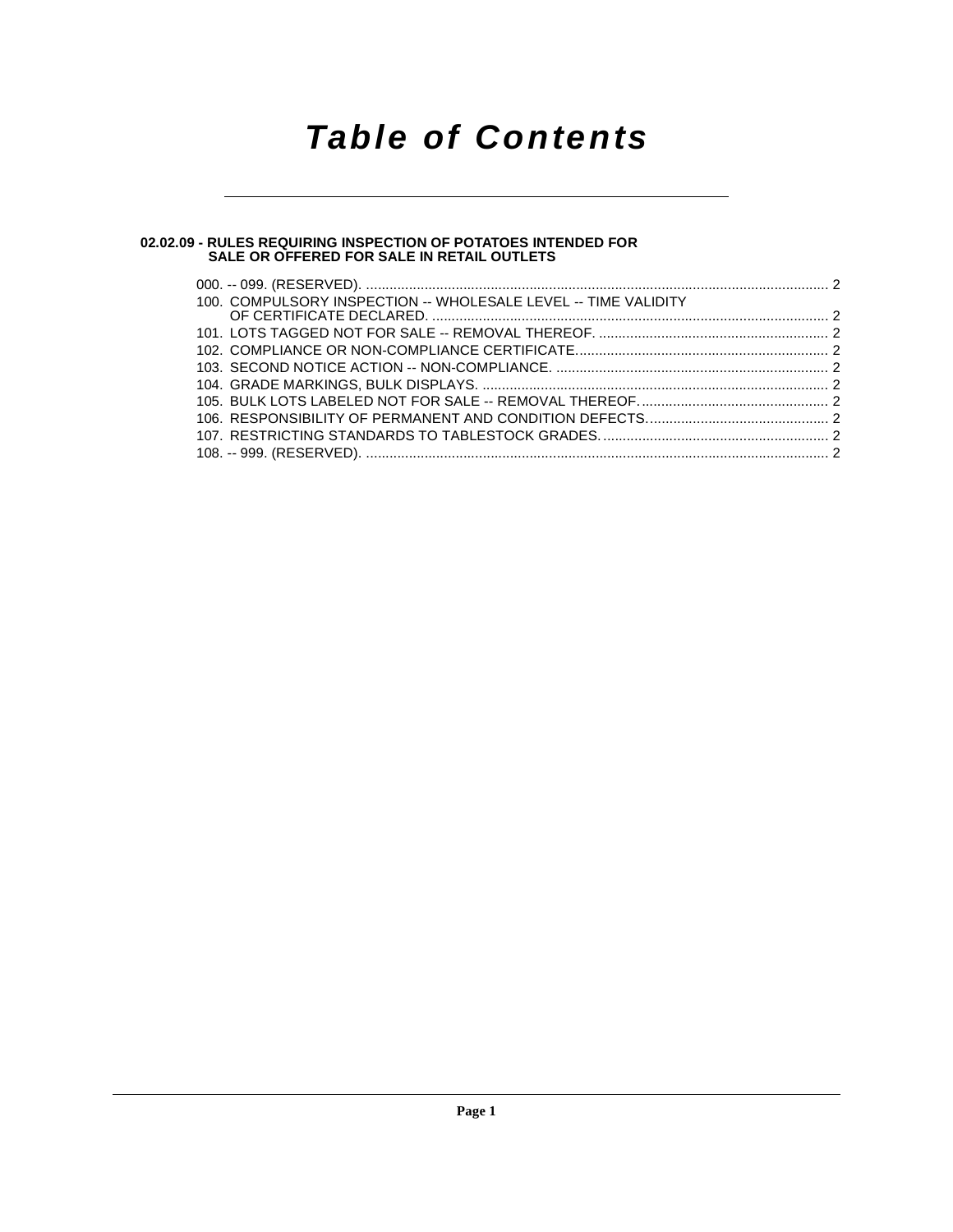#### **IDAPA 02 TITLE 02 CHAPTER 09**

# <span id="page-1-0"></span>**02.02.09 - RULES REQUIRING INSPECTION OF POTATOES INTENDED FOR SALE OR OFFERED FOR SALE IN RETAIL OUTLETS**

# **(Chapter 9, Title 22, Idaho Code, Section 22-911)**

# <span id="page-1-1"></span>**000. -- 099. (RESERVED).**

#### <span id="page-1-13"></span><span id="page-1-2"></span>**100. COMPULSORY INSPECTION -- WHOLESALE LEVEL -- TIME VALIDITY OF CERTIFICATE DECLARED.**

All potatoes packed for resale to retail outlets in Idaho shall be inspected and have a Federal-State Certificate issued as to marked grade of the container. Accountable lots: A packer of potatoes packing for sale to retail outlets in Idaho may if he so desires, establish a designated lot for inspection that may be later divided into several sales. Simple identity of the lot will be maintained to the satisfaction of the inspector. The original Federal-State certificate will be valid for a period of seventy-two (72) hours. (3-20-77)

#### <span id="page-1-15"></span><span id="page-1-3"></span>**101. LOTS TAGGED NOT FOR SALE -- REMOVAL THEREOF.**

Retail outlets will be periodically checked by the Bureau of Market Inspections. Lots found failing to grade as marked will be tagged "Not For Sale" until removed from display and regraded, destroyed or remarked to a lower grade if feasible. (3-20-77)  $f$ easible. (3-20-77)

#### <span id="page-1-12"></span><span id="page-1-4"></span>**102. COMPLIANCE OR NON-COMPLIANCE CERTIFICATE.**

Each inspection at the retail outlet will be acknowledged by a certificate showing compliance or non-compliance.

(3-20-77)

### <span id="page-1-18"></span><span id="page-1-5"></span>**103. SECOND NOTICE ACTION -- NON-COMPLIANCE.**

A second inspection showing evidence of non-compliance in any calendar year will constitute sufficient grounds to proceed with prosecution. (3-20-77) proceed with prosecution.

#### <span id="page-1-14"></span><span id="page-1-6"></span>**104. GRADE MARKINGS, BULK DISPLAYS.**

Bulk displays will follow Idaho Code 22-911 in all respects and the display area marked as to grade. (3-20-77)

# <span id="page-1-11"></span><span id="page-1-7"></span>**105. BULK LOTS LABELED NOT FOR SALE -- REMOVAL THEREOF.**

Bulk potatoes failing to meet the grade shown shall be labeled "Not For Sale" until removed. They may be regraded, destroyed or re-marked to a lower grade if feasible. (3-20-77) destroyed or re-marked to a lower grade if feasible.

#### <span id="page-1-16"></span><span id="page-1-8"></span>**106. RESPONSIBILITY OF PERMANENT AND CONDITION DEFECTS.**

Defects of condition are those of retailers' responsibility. Permanent grade defects are those of the original packer. (3-20-77)

#### <span id="page-1-17"></span><span id="page-1-9"></span>**107. RESTRICTING STANDARDS TO TABLESTOCK GRADES.**

Usable grades or standards are the entire spectrum of U.S. and Idaho Grades excluding processing grades. (3-20-77)

#### <span id="page-1-10"></span>**108. -- 999. (RESERVED).**